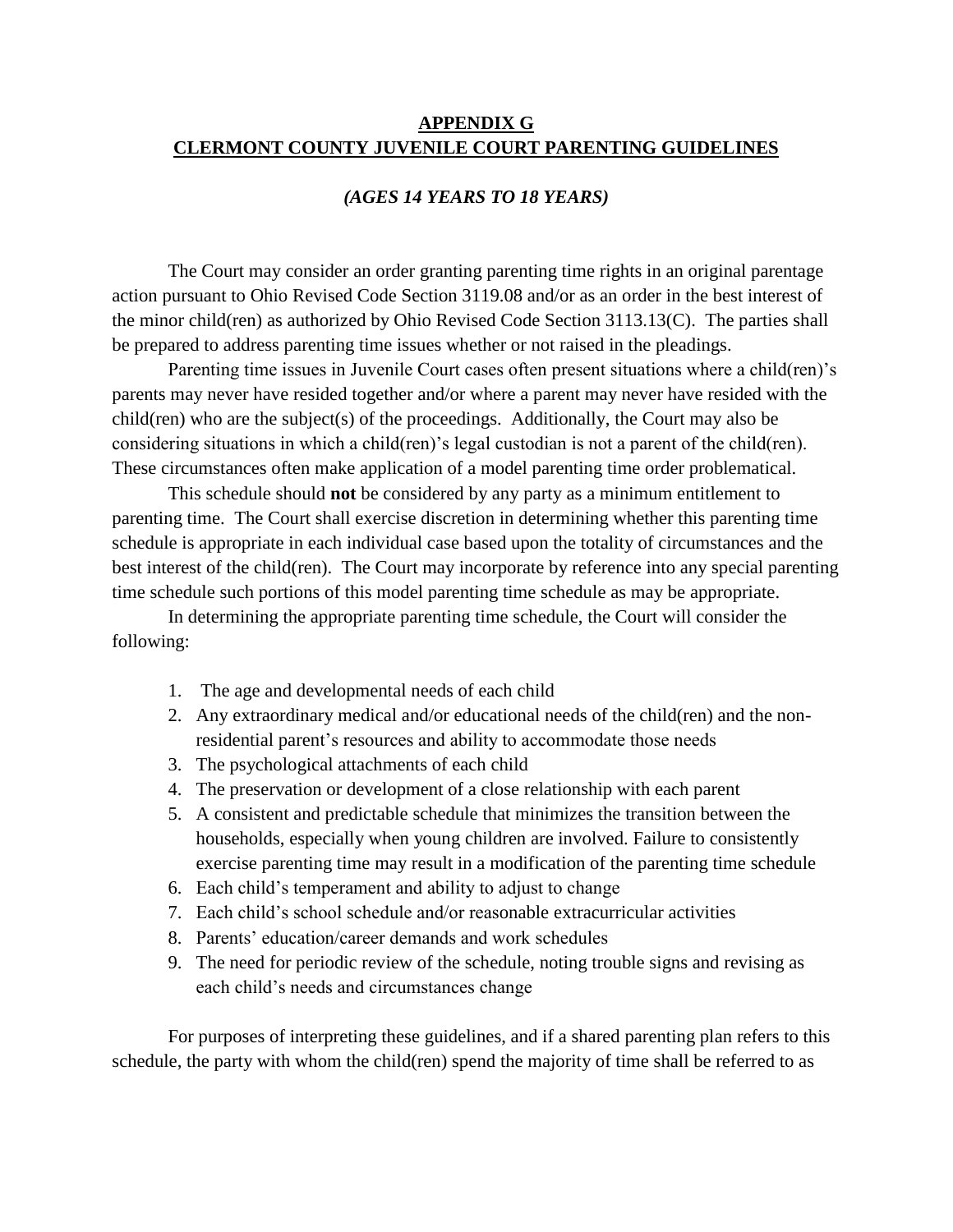the residential parent and the other parent as the non-residential parent, provided that the shared parenting plan does not contain any provisions to the contrary.

The best parenting time schedule is your own plan, entered into by mutual agreement and cooperation.

However, if you cannot agree, the Court has designed this plan to ensure that your child(ren) will have frequent and consistent contact with both parents.

## A. **STANDARD PARENTING TIME SCHEDULE:**

- (1.) Unless otherwise agreed between the parties, the non-residential parent shall be entitled to parenting time commencing on the first  $(1<sup>st</sup>)$  Friday of the month at 6:00 P.M. until Sunday at 6:00 P.M.
- (2.) The non-residential parent shall be entitled to any other parenting time as the child(ren) may reasonably request, not to exceed eight (8) overnights per month, and shall not be exercised in increments of more than three (3) consecutive overnights. The residential parent shall not deny the child(ren)'s reasonable requests without just cause.
- (3.)In the event that the child(ren) has an overnight with the non-residential parent on a school day, the non-residential parent shall be responsible for transporting the child(ren) to school prior to the commencement of the school day.

## B. **HOLIDAY PARENTING TIME:**

Unless otherwise agreed between the parties, the parents shall exercise holiday parenting time in accordance with the attached Appendix "A".

## C. **EXTENDED PARENTING TIME:**

Each parent shall be entitled to twenty-one (21) calendar days of extended parenting time each year, to be exercised in increments of a minimum of two (2) days and a maximum of seven (7) days. This time may be exercised during the summer, the child(ren)'s spring break from school (every other year per parent), or at any other appropriate time during the year. This time may also be exercised during the child(ren)'s Christmas school break (every other year per parent), but unless otherwise agreed between the parents, the extended time shall not commence prior to December 26 nor extend past December 31.

Each parent shall provide the other parent with his/her vacation destination, method of travel, time of arrival and departure, and the telephone number where the child(ren) can be reached if the extended time is to be exercised other than at the other parent's home. Said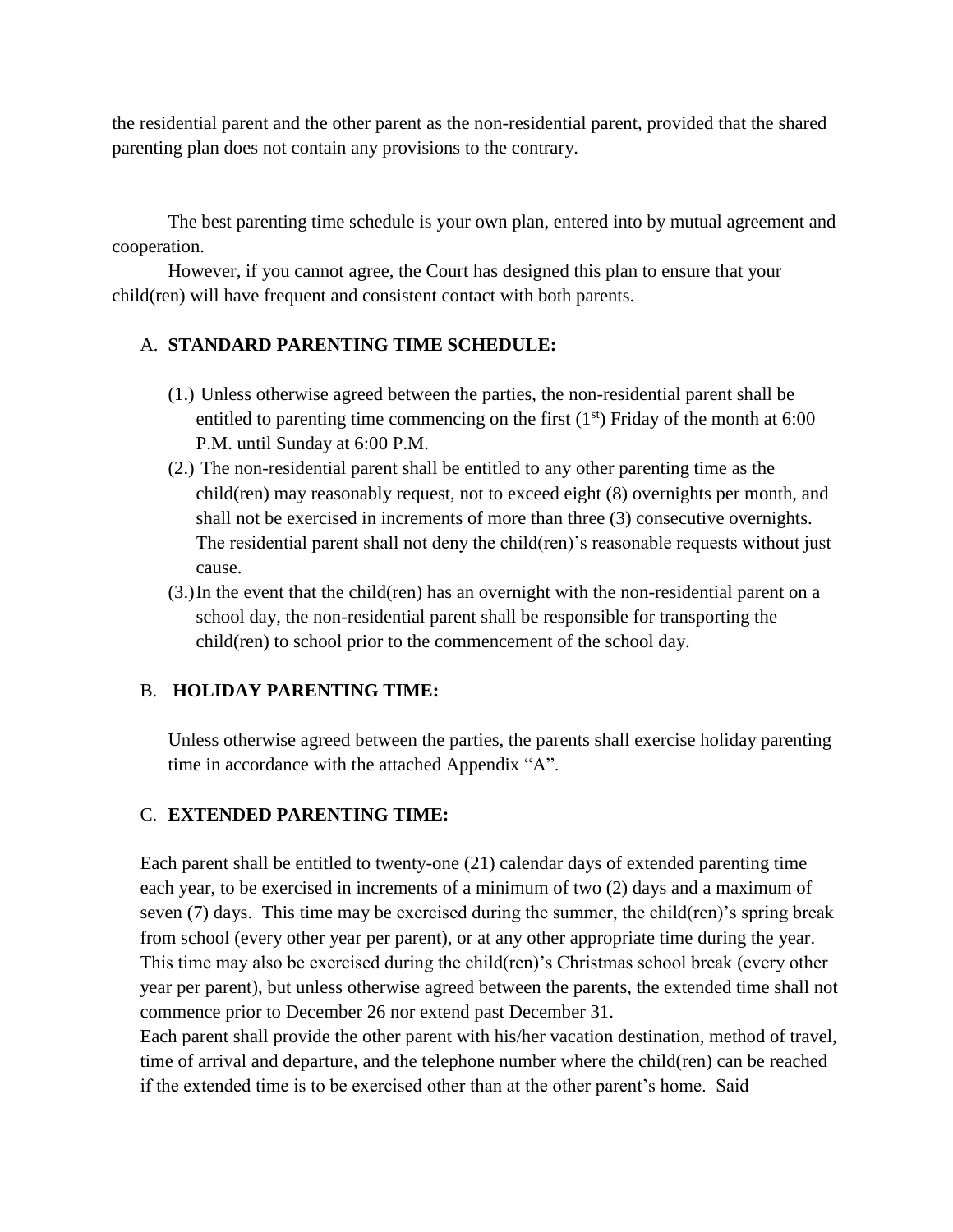information shall be provided no later than fourteen (14) days prior to the commencement of the vacation.

A parent is not required to travel out of town or use vacation time from his/her employment in order to exercise extended parenting time pursuant to this provision.

 The parent seeking to exercise extended time shall notify the other parent in writing or email of the dates desired for the extended time, and shall do so no later than thirty (30) days prior to the commencement of the time requested. In the event of a scheduling conflict between the parents, the parent who first gave written or email notice to the other parent shall prevail.

Extended parenting time shall not be exercised by either parent if

it would interfere with the child(ren)'s attendance at school, unless otherwise agreed in writing by the parents.

# D. **RULES REGARDING PARENTING TIME:**

- **1. Conflicting Schedules:** In the event of any conflict between parenting time schedules, the following is the order of precedence:
	- a. Holidays
	- b. Extended parenting time
	- c. Weekends and weekdays
- **2. Illness:** Parenting time shall be provided to the non-residential parent even if the child is ill, unless the child is hospitalized or a physician has recommended in writing that the child not be removed from the residential parent's home, in which event the residential parent shall notify the non-residential parent no later than 24 hours after the hospitalization or the physician's recommendation. Any weekend parenting time that is missed pursuant to this provision shall be made up the weekend following the child's release from hospitalization or the expiration of the physician's recommendation.
- **3. Telephone/FaceTime/Skype contact:** Both parents are entitled to reasonable telephone/FaceTime/Skype contact with the child(ren), not to exceed once per day between the hours of 10:00 A.M. and 8:00 P.M. If the child(ren) is not available at the time of the call, the other parent shall make all reasonable efforts to have the child return the call. Each parent shall encourage free communication between the child(ren) and the other parent, and shall not do anything, by way of act or omission, to impede or restrict reasonable communication between the child(ren) and the other parent, whether said communication is initiated by the child(ren) or the other parent.
- **4. Cooperation:** Each parent shall refrain from criticizing the other parent, or arguing with the other parent, in the presence of the child(ren). Each parent shall refrain from discussing the court proceedings with, or in the presence of, the child(ren).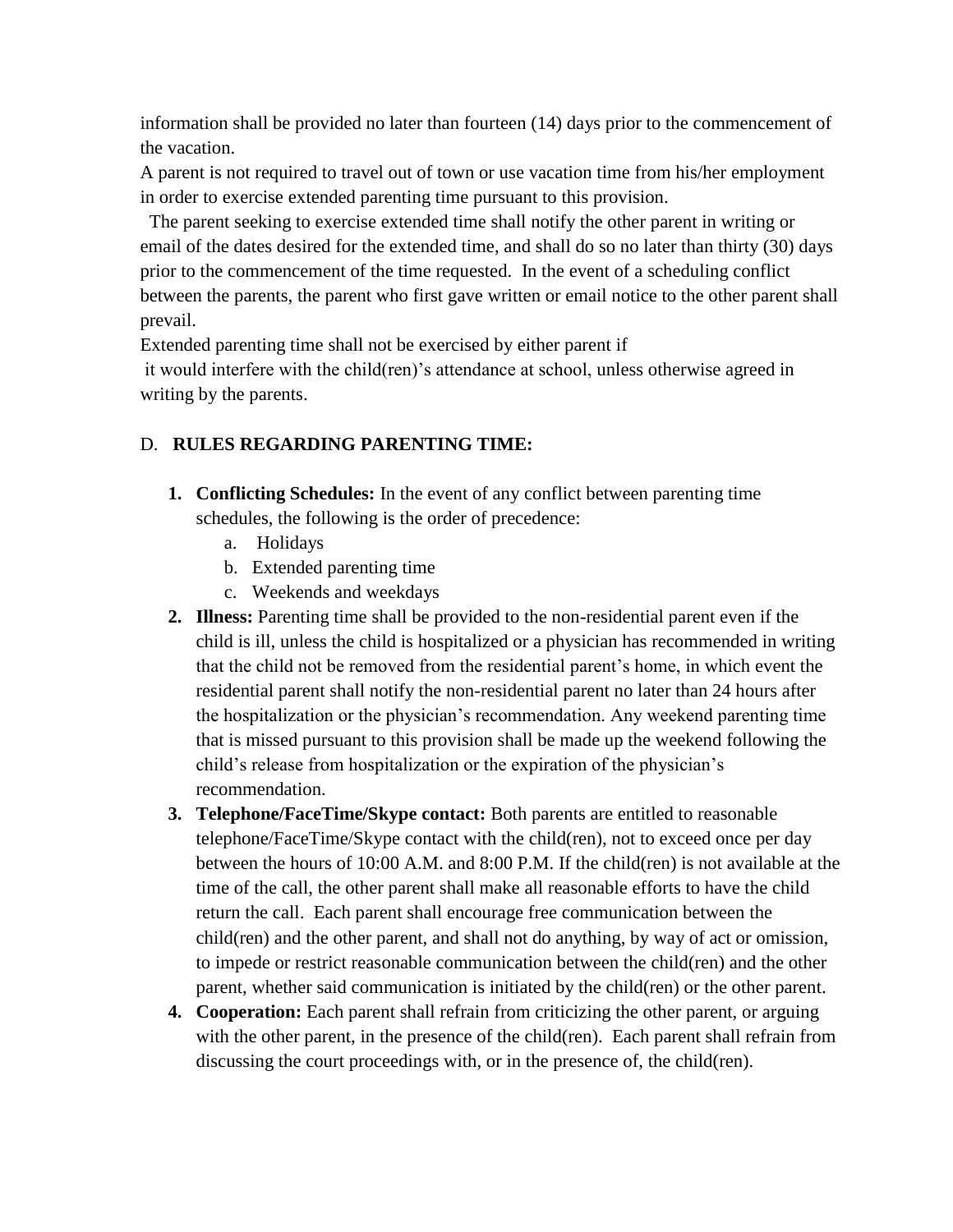- **5. Exchange of Address, Email, and Phone Numbers:** Unless otherwise ordered by the Court, each parent shall keep the other parent informed of his/her current address, email, and telephone number and a telephone number where the child(ren) m ay be reached. Any changes in any of the foregoing shall be provided to the other parent no later than 24 hours after such changes.
- **6. Transportation:** In the event that the parents are unable to reach an agreement regarding transportation, the parent receiving the child(ren) shall be responsible for transportation. For example, the non-residential parent shall be responsible for transportation when he/she picks up the child at the commencement of his/her parenting time; the residential parent shall be responsible for picking up the child(ren) at the end of the parenting time.
- **7. Grace Period:** The parent responsible for transportation at the beginning or the end of the parenting time shall have a grace period of fifteen (15) minutes if the parties live within thirty (30) miles of each other. If the one-way distance to be traveled is more than thirty (30) miles then the grace period shall be thirty (30) minutes. In the event that the non-residential parent exceeds the grace period at the commencement of his/her parenting time, that period of parenting time shall be forfeited unless prior notification and arrangements have been made between the parents. Another exception to the forfeiture provision is where the non-residential parent suffers an unavoidable vehicle breakdown or other delay en route and he/she promptly notifies the residential parent by telephone of the delay. Repeated violations by either parent without just cause shall be grounds for granting a modification of the parenting time schedule.
- **8. Make up time:** Make up time shall be provided to the non-residential parent if the child(ren) or the residential parent is not available at the commencement of the scheduled parenting time, or if the residential parent denies the scheduled parenting time without just cause. All make up days shall be rescheduled and exercised within thirty (30) days of the date of the denial of said parenting time.
- **9. Clothing and Supplies for Child(ren):** The residential parent shall send with the child(ren) sufficient clothing and outerwear appropriate for the season as well as for any known, planned activities The non-residential parent shall return all items that are sent with the child(ren) at the end of his or her parenting time, including clothes, shoes, toys, books, and electronic devices and accessories.
- **10. Notification of Medical Issues:** Each parent shall notify the other parent immediately (defined as no later than 1 hour after the event or discovery of the issue) of any medical emergency or significant medical issue or event that necessitates professional medical care. The parent shall first attempt to contact the other parent by phone; if unable to reach the other parent, he/she shall send a text message.
- **11. Medications:** The residential parent shall send with the child(ren) any and all prescription and over-the-counter medications currently being administered to the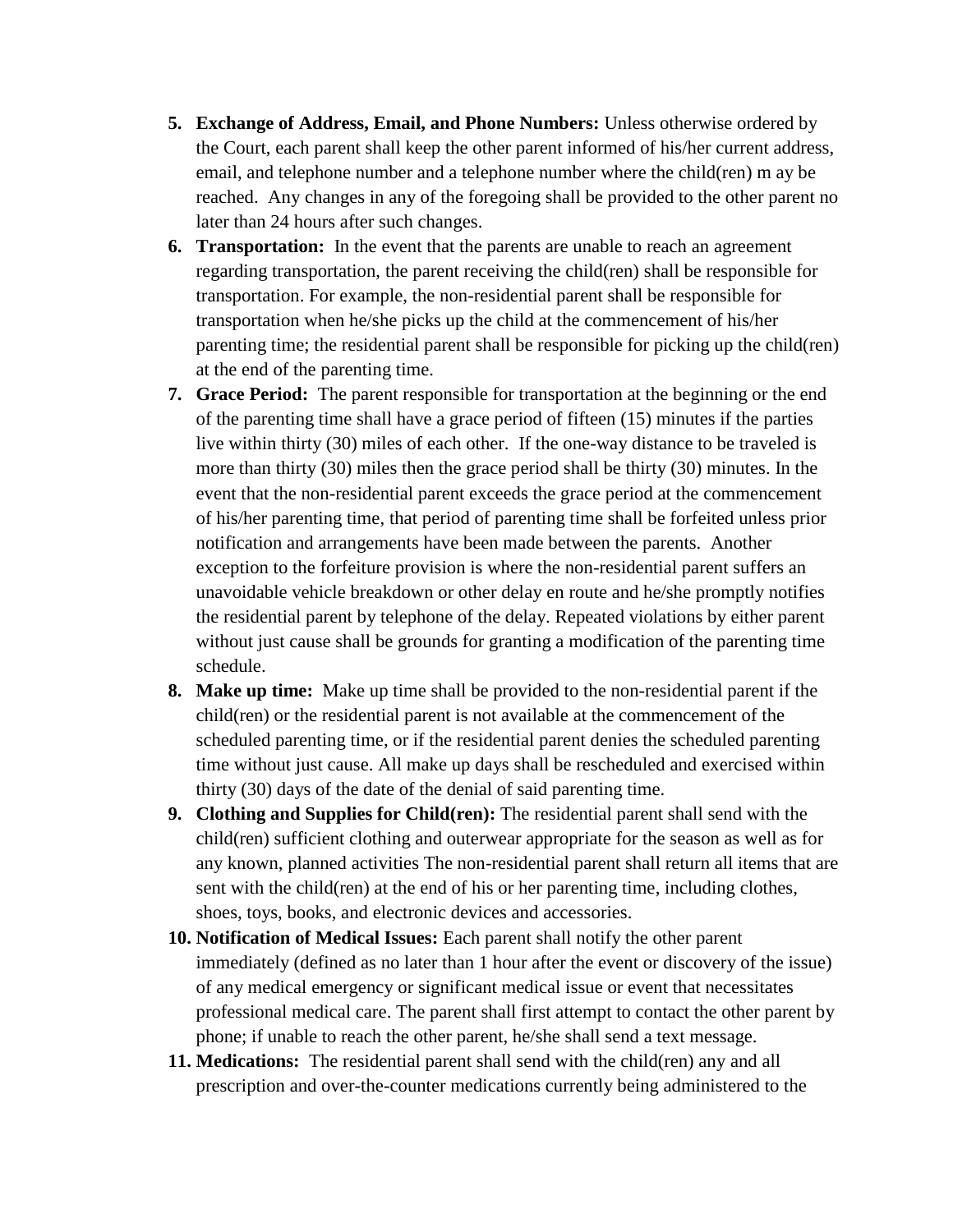child(ren), and shall provide to the non-residential parent the necessary information concerning the frequency and dosage. The non-residential parent shall return all unused medications at the end of his/her parenting time.

- **12. Child(ren)'s Activities:** Scheduled periods of parenting time shall not be delayed or denied because a child has other activities (with friends, work, school, sports, extracurricular activities). It is the responsibility of the parents to discuss such activities of the child(ren) in advance, including time and dates of said activities, the transportation needs of the child(ren), so that the child(ren) is not deprived of such activities. Each parent shall provide the other parent with copies of any written materials (e.g. activity schedule, maps and directions, instructions) that have been distributed in connection with the child(ren)'s activities. The parent who has the child(ren) during the time of scheduled activities is responsible for transportation, attendance and other arrangements. Both parents are encouraged to attend all of their child(ren)'s activities that are traditionally attended by parents.
- **13. Relocation Notice:** Pursuant to Ohio Revised Code Section 3109.051(G), the parents are notified as follows: If the residential parent intends to move to a residence other than the last residence of court record, he/she shall file a notice of intent to relocate with the Court. Except as provided in Ohio Revised Code Section 3109.051(G)(2), (3), and (4), a copy of such notice shall be mailed by the Court to the non-residential parent. On receipt of the notice, the Court, on its own motion or on a motion filed by the non-residential parent, may schedule a hearing with notice to both parents, to determine whether it is in the best interest of the child(ren) to revise the parenting time schedule for the child(ren).
- **14. Records Access Notice:** Pursuant to Ohio Revised Code Section 3109.051(H) and  $3319.321(B)(5)(a)$ , the parents are notified as follows: Except as specifically modified or otherwise limited by court order, and subject to Ohio Revised Code Section  $2301.35(G)(2)$  and  $3319.321(F)$ , the non-residential parent is entitled to access under the same terms and conditions as the residential parent to any record that is related to the child(ren) and to which the residential parent is legally provided access, including school and medical records. Any keeper of a record, public or private, who knowingly fails to comply with this order is in contempt of Court.
- **15. Day Care Center Access Notice:** Pursuant to Ohio Revised Code Section 3109.051(I), the parents are hereby notified as follows: Except as specifically modified or otherwise limited by court order, and in accordance with Ohio Revised Code Section 5104.011, the non-residential parent is entitled to access to any day care center that is or will be attended by the child(ren) with whom parenting time is granted, to the same extent that the residential parent is granted access to the center. The non-residential parent shall not remove the child(ren) from the day care premises except during periods of time to which the non-residential parent is otherwise entitled pursuant to this order or except by written agreement of the parents.